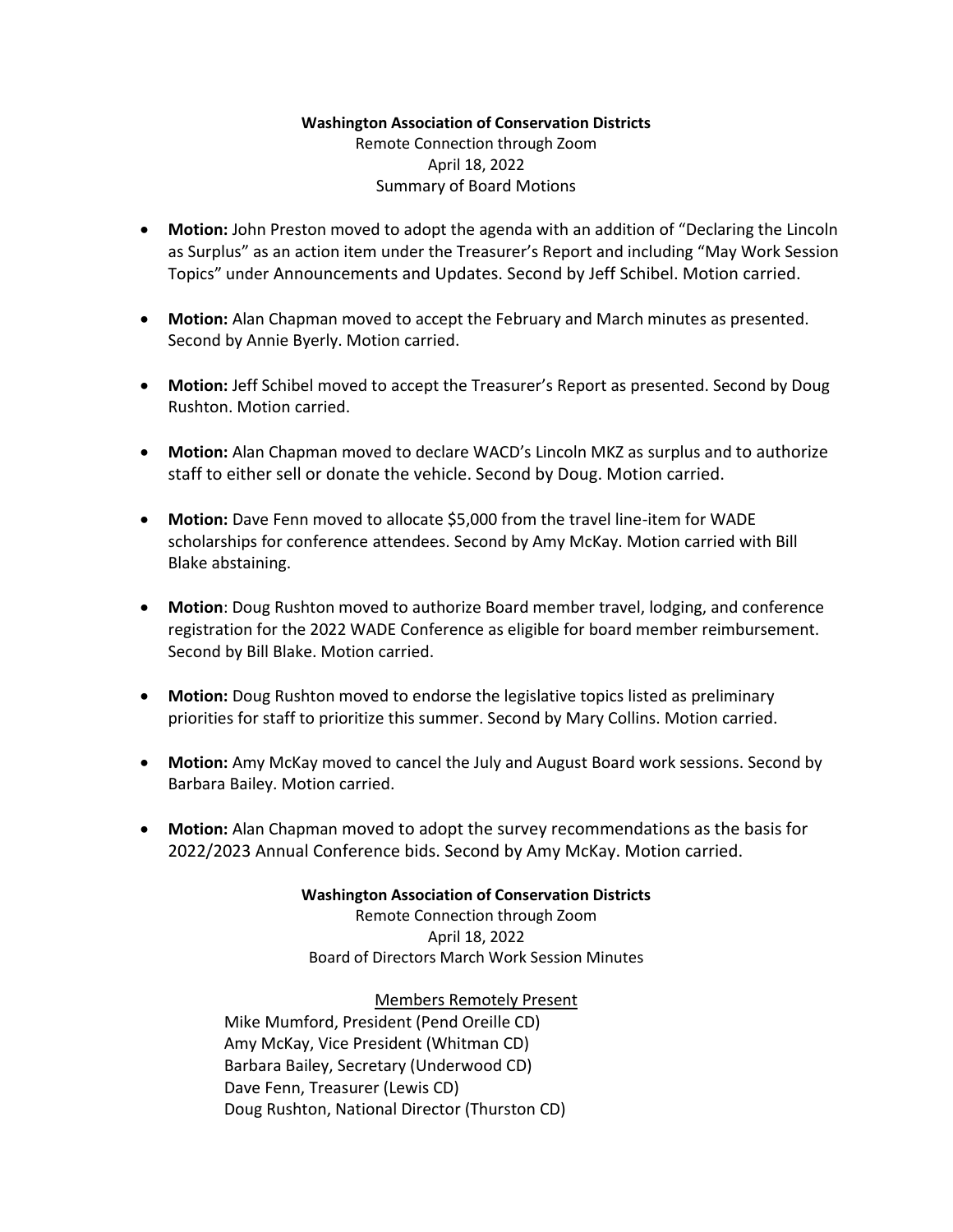Jeanette Dorner, Past President (Pierce CD) Alan Chapman, Northwest Area Director (Whatcom CD) Lisa Zaborac, Southwest Area Director (Grays Harbor CD) John Preston, North Central Area Director (Grant County CD) John McLean, North Central Area Director (Foster Creek CD) Jack Clark, South Central Area Director (Benton CD) Jeff Schibel, Northeast Area Director (Lincoln County CD) Annie Byerly, Southeast Area Director (Walla Walla County CD) Mary Collins, Southeast Area Director (Palouse CD) Bill Blake, WADE President (Skagit CD)

#### Others Remotely Present

Tom Salzer, WACD Executive Director Jim Brown, WACD Director of Nursery Operations Ryan Baye, WACD Director of Legislative and Membership Services Roylene Comes at Night, NRCS State Conservationist Christopher Pettit, WSCC Executive Director Josh Monaghan, Monaghan Consulting LLC Michael Broeckel, Supervisor (Adams CD) Susan Shelton, Finance & Administrative Manager (Thurston CD) Carolyn Wilcox, Supervisor (Clallam CD) Christy Cox, Supervisor (Clallam CD) Dana Coggon, Executive Director (Pierce CD) Kirstin Haugen, Supervisor (King CD) Rosa Mendez, Executive Director (King CD) Joe Holtrop, District Manager (Jefferson CD)

President Mumford called the meeting to order at 6 PM. Ryan Baye took roll to confirm the presence of a quorum.

Ryan Baye presented the draft agenda to the board, with two requested changes to the agenda. John Preston moved to adopt the agenda with an addition of "Declaring the Lincoln as Surplus" as an action item under the Treasurer's Report and including "May Work Session Topics" under Announcements and Updates. Second by Jeff Schibel. Motion carried.

#### **Area Focus**

Carolyn Wilcox shared her background and how she got involved with Clallam CD. She was concerned about the less than 1% of voters that elected her to her office as part of the lack of awareness of the district, and WACD's positions during the legislative session on the topic of district elections.

Christy Cox reiterated the position of her fellow supervisor. The Clallam Board of Supervisors had discussed the issue extensively and supports being on the general election ballot, but that the cost was not affordable to their district. And that Clallam CD supported the option for all districts of able to be on the general election ballot.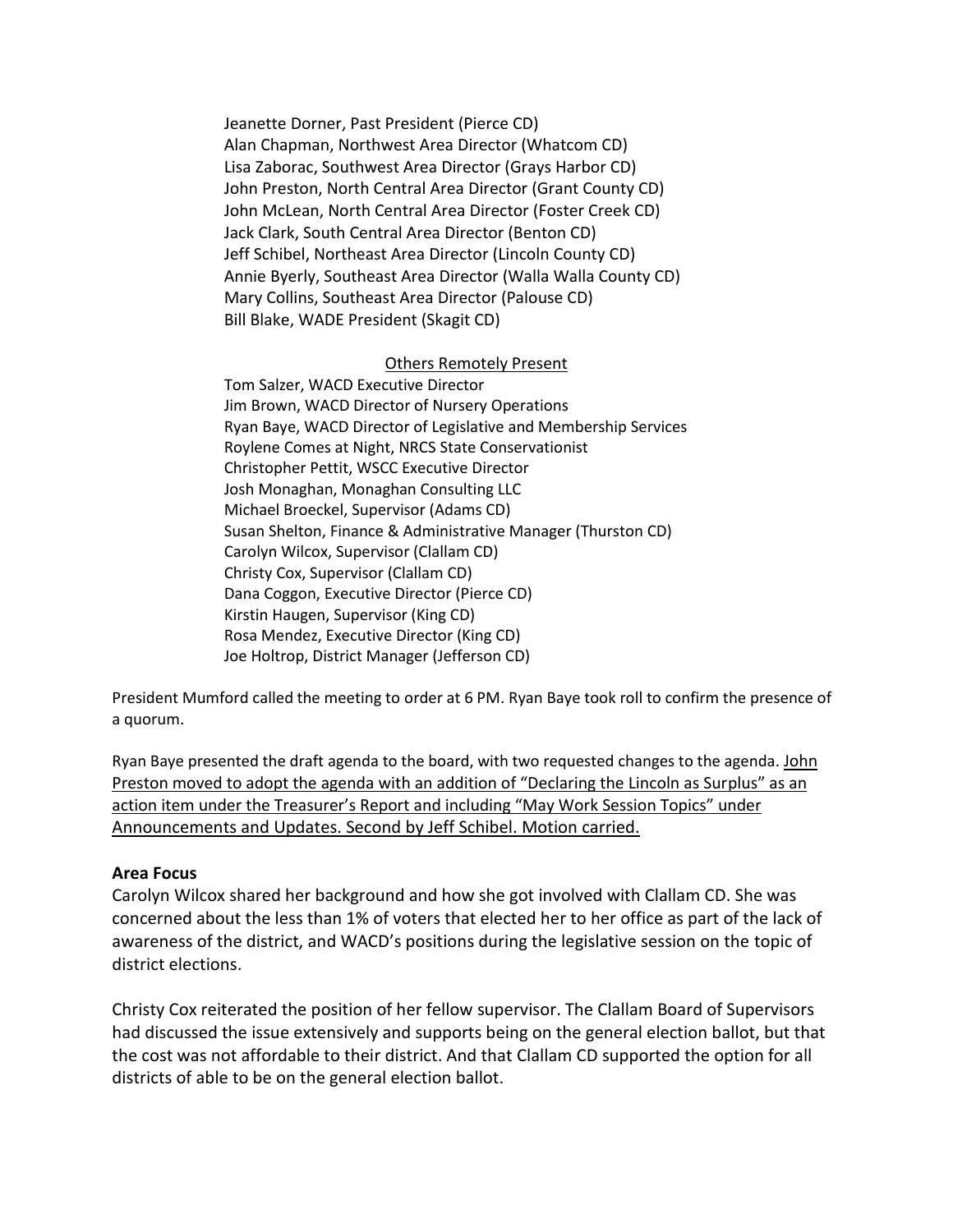Dana Coggon shared her background and initial thoughts of serving as the new Executive Director of Pierce CD. She was happy at the success of the district's recent tree sale, new grants for wildfire resiliency within the county, and possible new revenue for tree canopy grants. She shared Pierce CD was taking a hard look at the district's finances and was exploring a levy lift/rate adjustment in the RCW.

Rosa Mendez focused on working together with everyone on CD Elections, then discussed some of the details of King CD's strategic planning process.

## **Board Meeting Minutes**

Barbara Bailey presented the previous business meeting and work session minutes to the board for adoption. Alan Chapman moved accept the February and March minutes as presented. Second by Annie Byerly. Motion carried.

## **Treasurer's Report**

Dave Fenn reported the PMC booked more than \$1.5 million in sales and updated the board on the status of WACD's other accounts. Tom Salzer disclosed to the board a diversion from a policy requiring authorization to transfer money between WACD accounts. He believed it was an oversight that has since been corrected. Jeff Schibel moved to accept the Treasurer's Report as presented. Second by Doug Rushton. Dave Fenn asked the Board members to look at the full financials each month and not just rely on his report. Motion carried.

Ryan Baye presented information on a situation with WACD's car, how the estimates to fix the broken sunroof on the Lincoln exceeded the value of the car. He asked for the Board to declare the Lincoln as surplus because there is no current policy on how to do that. Alan Chapman moved to declare WACD's Lincoln MKZ as surplus and to authorize staff to either sell or donate the vehicle. Second by Doug. Motion carried.

## **Investment Task Force**

Mike Broeckel discussed the draft investment policy being developed by the Investment Task Force for the board to consider in June. The group needed guidance from the Board on the risk and return preferences, since that dictates other portions of their policy. Several board members preferred a moderate risk and return policy. There were additional comments about how to approach such an investment decision and expectations for measuring the success of a new policy.

## **Committee Updates**

Mike Mumford spoke on behalf of the Sustainable Funding Committee, how he was still struggling to find a supervisor from the North Central area to serve on the committee.

Ryan Baye reported the Harmful Algae Bloom Task Force had their first meeting, Bill Blake shared details as a member of that group. Ryan also updated the Board on the progress of forming a Livestock Task Force and how staff was getting the word out.

#### **WADE Scholarships**

Bill Blake requested WACD consider providing financial support to the WADE Conference, there were more requests for scholarship assistance than their Commission funding allocated for. Dave Fenn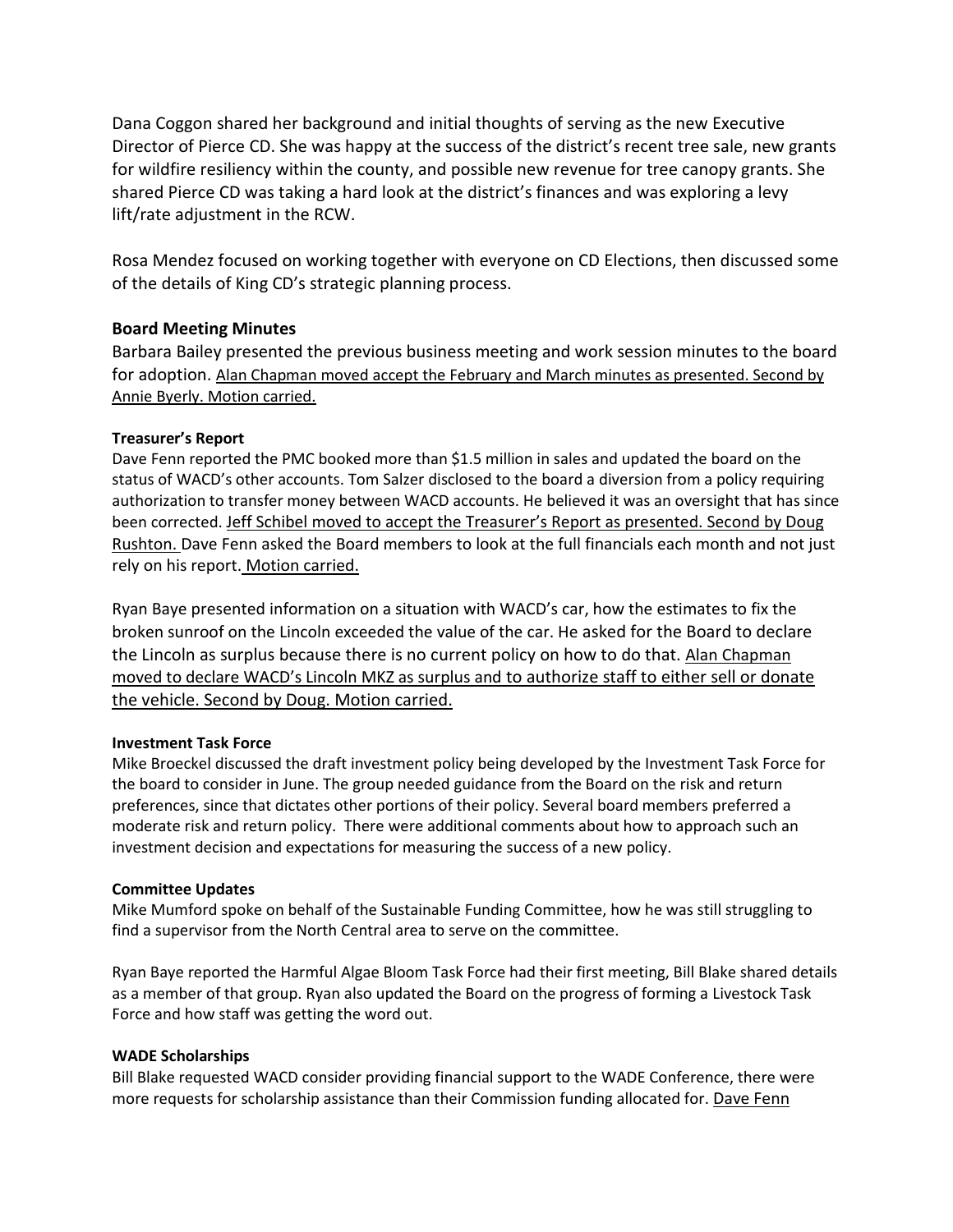moved to allocate \$5,000 from the travel line-item for WADE scholarships for conference attendees. Second by Amy McKay. Question by Doug Rushton about available funding, Ryan Baye responded with the unused travel expenses that could be easily redirected. Motion carried with Bill Blake abstaining.

## **Authorizing WACD Travel to WADE**

Doug Rushton wanted WACD to authorize the WADE conference as eligible for Board travel and allow Officers and Directors to attend on WACD's behalf. He invited Board members to consider attending and represent WACD along the way. Doug Rushton moved to authorize Board member travel, lodging, and conference registration for the 2022 WADE Conference as eligible for board member reimbursement. Second by Bill Blake. Motion carried.

## **Commission Budget Development**

Christopher Pettit had three topics he was seeking comment on from WACD: budget topics to include in the Commission's September decision packages, feedback on the legislative funding received this session, and the draft guidelines for the Sustainable Farms and Fields grant program.

## **WACD Annual Work Plan Presentation**

Josh Monaghan spoke to the draft work plan included in the meeting materials that he, Tom Salzer, and Ryan Baye worked on. He introduced the timeline staff was operating under and their draft work plan, also providing a cursory glance at the main work topics.

## **Legislative Priorities**

Ryan Baye highlighted the changes made to the draft priorities based on the limited feedback received by the membership and the reasonings for his deviations from the original recommendations. Doug Rushton moved to endorse the legislative topics listed as preliminary priorities for staff to prioritize this summer. Second by Mary Collins. Doug Rushton did want to make it clear to the Board that there would unanticipated topics emerging during the summer. Motion carried.

# **WACD Board Meeting Schedule**

Mike Mumford had asked for the topic of canceling the July and August meetings to be on the agenda, for staff to dedicate their time to other items while still providing updates to the board. He also wanted to give the Board the opportunity to reconsider the plan to meet at the Plant Materials Center for their June budget meeting. Amy McKay moved to cancel July and August Work Session. Second by Barbara Bailey. Ryan Baye provided additional details about the June meeting, and what staff planned to do to keep the Board informed during the summer interim. Motion carried.

## **WACD Annual Conference**

Ryan Baye presented the results of the conference survey, to determine what the membership would prefer for future Annual Conferences. And what staff would plan to bring for the Board's consideration for a vote at the June meeting. Alan Chapman moved to adopt the survey recommendations as the basis for 2022/2023 Annual Conference bids. Second by Amy McKay. Motion carried.